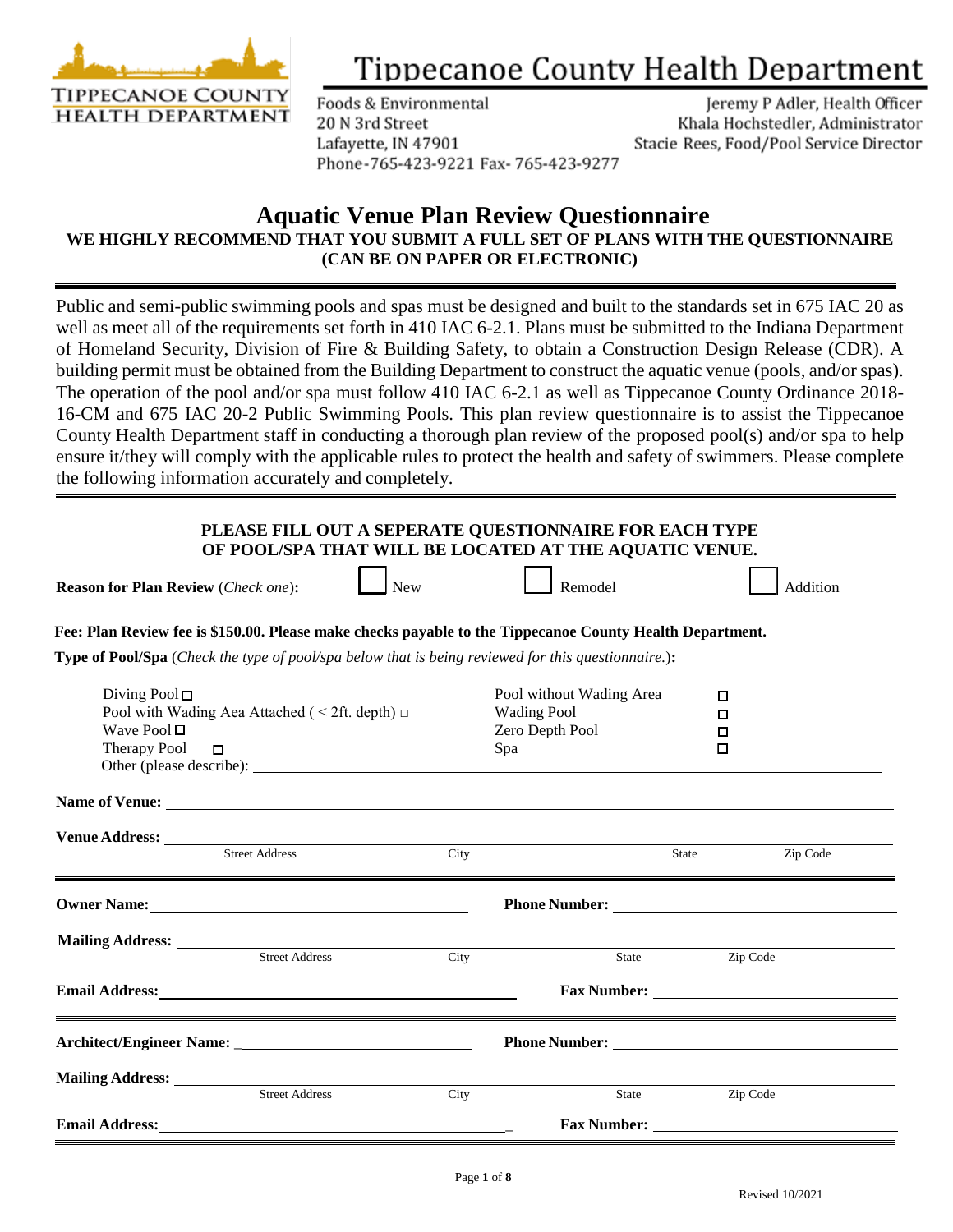| Pool Contractor Name:                                                             |      |              |               |
|-----------------------------------------------------------------------------------|------|--------------|---------------|
|                                                                                   |      |              |               |
| <b>Street Address</b>                                                             | City | <b>State</b> | Zip Code      |
|                                                                                   |      |              |               |
| Which Public Water Supply will service this Venue: ______________________________ |      |              |               |
| Venue Connected to Sewer or Septic System (Check one):                            |      | Sewer        | Septic System |

|                                                                                                                                                                                    |                                                                              | Please Provide the Following Information on the Proposed Swimming Pool/Spa Design |                               | <b>Office Use ONLY:</b><br><b>Meets Code?</b> |
|------------------------------------------------------------------------------------------------------------------------------------------------------------------------------------|------------------------------------------------------------------------------|-----------------------------------------------------------------------------------|-------------------------------|-----------------------------------------------|
| Shape of the pool/spa (Check one):                                                                                                                                                 |                                                                              | $\Box$ Rectangular $\Box$ Oval $\Box$ Kidney                                      | $\circ$<br>$\circ$<br>$\circ$ | Yes<br>N <sub>0</sub><br>N/A                  |
| <b>Pool dimensions:</b>                                                                                                                                                            |                                                                              | Length: ft. Width: ft.                                                            | $\circ$<br>$\circ$<br>$\circ$ | Yes<br>No<br>N/A                              |
| Pool volume:                                                                                                                                                                       |                                                                              | gallons                                                                           | $\circ$<br>$\circ$<br>$\circ$ | Yes<br>No<br>N/A                              |
| Pool depths:                                                                                                                                                                       |                                                                              | Shallow: ft. Deep: ft.                                                            | $\circ$<br>$\circ$<br>$\circ$ | Yes<br>N <sub>0</sub><br>N/A                  |
| Pool surface area:                                                                                                                                                                 |                                                                              | Area less than 5 ft. deep: sq. ft.<br>Total Surface Area:<br>sq. ft.              | $\circ$<br>$\circ$<br>$\circ$ | Yes<br>No<br>N/A                              |
| <b>Pool Flow Rate:</b>                                                                                                                                                             |                                                                              | <u>example</u> and gpm                                                            | $\circ$<br>$\circ$<br>$\circ$ | Yes<br>No<br>N/A                              |
| Pool Turnover rate (minimum requirements listed<br>below):<br>Spa<br>Wading pools<br>Pools with wading areas<br>Wave pools<br>Zero depth pools<br>Competition pools<br>Diving pool | 30 minutes<br>1 hour<br>2 hours<br>2 hours<br>2 hours<br>6 hours<br>12 hours | hours                                                                             | $\circ$<br>$\circ$<br>$\circ$ | Yes<br>No<br>N/A                              |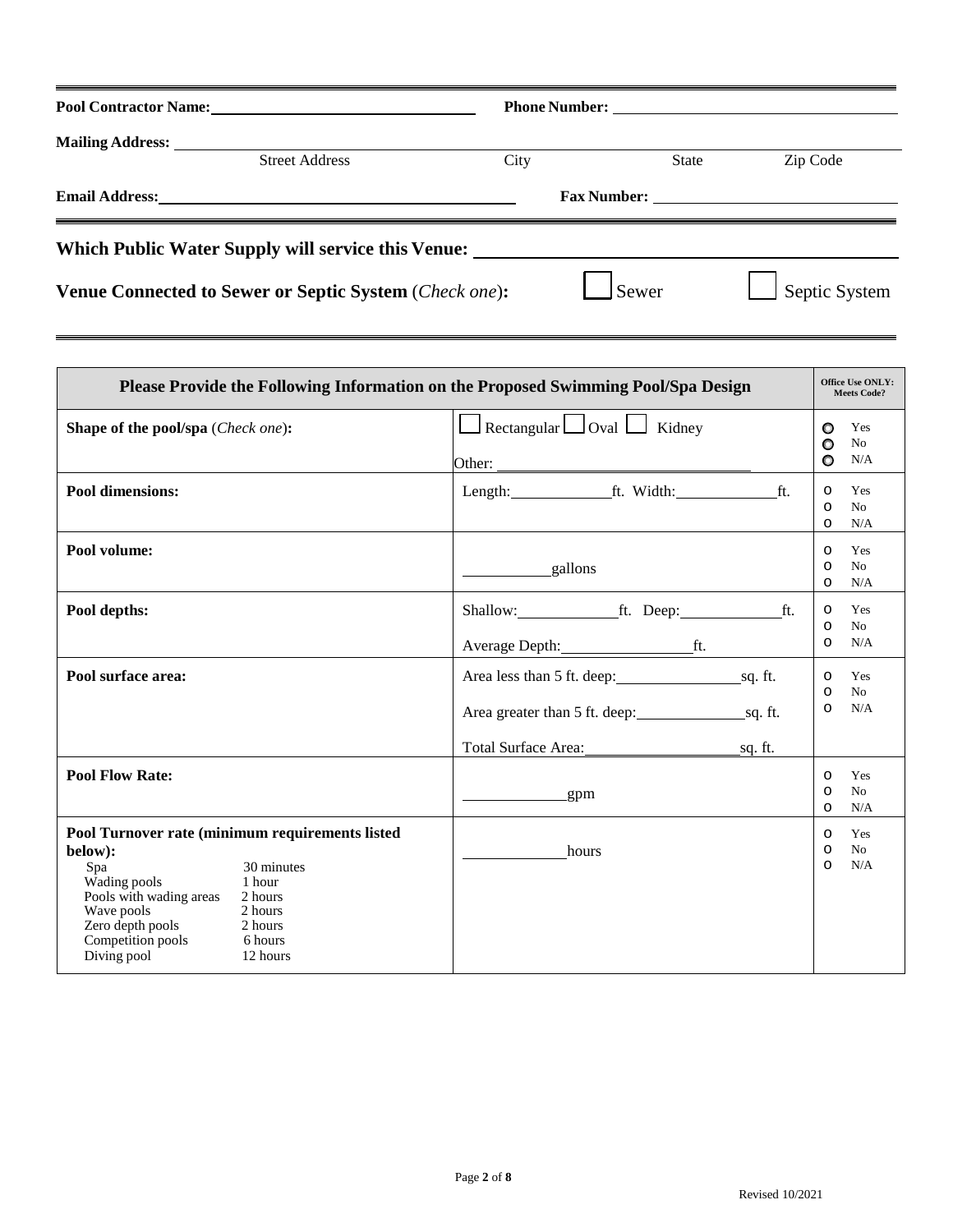| All other pools<br>6 hours                                                                                                                                                                                                                                                                                                                                                                                                                                                                                                                                                                                                                            |                                           |                                                         |
|-------------------------------------------------------------------------------------------------------------------------------------------------------------------------------------------------------------------------------------------------------------------------------------------------------------------------------------------------------------------------------------------------------------------------------------------------------------------------------------------------------------------------------------------------------------------------------------------------------------------------------------------------------|-------------------------------------------|---------------------------------------------------------|
| Maximum pool bather load:                                                                                                                                                                                                                                                                                                                                                                                                                                                                                                                                                                                                                             |                                           | Yes<br>$\circ$<br>No<br>$\circ$<br>N/A<br>$\circ$       |
| Is a safety float line or safety marking line provided to<br>separate the shallow area defined as five (5) feet or less<br>from the deeper pool area?                                                                                                                                                                                                                                                                                                                                                                                                                                                                                                 | $Yes \t\t\Box No \t\t\Box Not Applicable$ | Yes<br>$\circ$<br>$\circ$<br>No<br>N/A<br>$\circ$       |
| Please Provide the Following Information on the Proposed Depth Markings on the Pool Deck and<br><b>Inside the Pool</b>                                                                                                                                                                                                                                                                                                                                                                                                                                                                                                                                |                                           | <b>Office Use</b><br><b>ONLY:</b><br><b>Meets Code?</b> |
| <b>Size of the depth markings:</b> (Note - Must be at least 4 in.<br>high)                                                                                                                                                                                                                                                                                                                                                                                                                                                                                                                                                                            | in.                                       | Yes<br>$\circ$<br>No<br>$\circ$<br>N/A<br>$\circ$       |
| Are the depth markings non-slip?                                                                                                                                                                                                                                                                                                                                                                                                                                                                                                                                                                                                                      | Yes<br>N <sub>0</sub>                     | Yes<br>$\circ$<br>No<br>$\circ$<br>N/A<br>$\circ$       |
| Are the depth markings a contrasting color?<br>(Depth shall be marked on the vertical walls at or above the<br>water surface and on the top of the coping or walk next to the<br>pool. Depth markers on the deck shall be within 18 inches of<br>the water's edge and positioned to be read while on the deck<br>facing the water. Depth shall be marked at the minimum and<br>maximum depths and at all points of slope change at<br>increments no greater than 2 feet. If depth markings cannot<br>be placed on the vertical walls at or above the water level,<br>other means shall be used which are visible from the<br>centerline of the pool.) | Yes<br>No                                 | Yes<br>$\circ$<br>No<br>$\circ$<br>$\circ$<br>N/A       |
| Please Provide the Following Information on the Barrier Protection                                                                                                                                                                                                                                                                                                                                                                                                                                                                                                                                                                                    |                                           | <b>Office Use</b><br><b>ONLY:</b><br><b>Meets Code?</b> |
| Minimum height of the barrier (fencing, wall, etc.) and<br>gate/door:<br>(Must be $6$ feet tall)                                                                                                                                                                                                                                                                                                                                                                                                                                                                                                                                                      | ft.                                       | Yes<br>$\circ$<br>$\circ$<br>No<br>N/A<br>$\circ$       |
| Does barrier allow the passage of a 4 inch diameter<br>sphere?                                                                                                                                                                                                                                                                                                                                                                                                                                                                                                                                                                                        | $Yes \tNo$                                | Yes<br>$\circ$<br>No<br>O<br>N/A<br>O                   |
| Are all doors or gates that allow access into the pool/spa<br>enclosure self-closing and self-latching? (Note: All doors<br>and gates allowing pool/spa users to enter the enclosure<br>must be self-closing and self-latching unless the facility has<br>an attendant at the access points during all hours of<br>operation.)                                                                                                                                                                                                                                                                                                                        | $Yes \Box No$                             | Yes<br>$\circ$<br>No<br>$\circ$<br>N/A<br>$\circ$       |
| Are the gates and doors lockable during periods of non-<br>use?                                                                                                                                                                                                                                                                                                                                                                                                                                                                                                                                                                                       | $Yes \Box No$                             | Yes<br>$\circ$<br>No<br>O<br>N/A<br>$\circ$             |
| Please Provide the Following Information on the Restrooms and Locker Rooms                                                                                                                                                                                                                                                                                                                                                                                                                                                                                                                                                                            |                                           | <b>Office Use</b><br><b>ONLY:</b><br><b>Meets Code?</b> |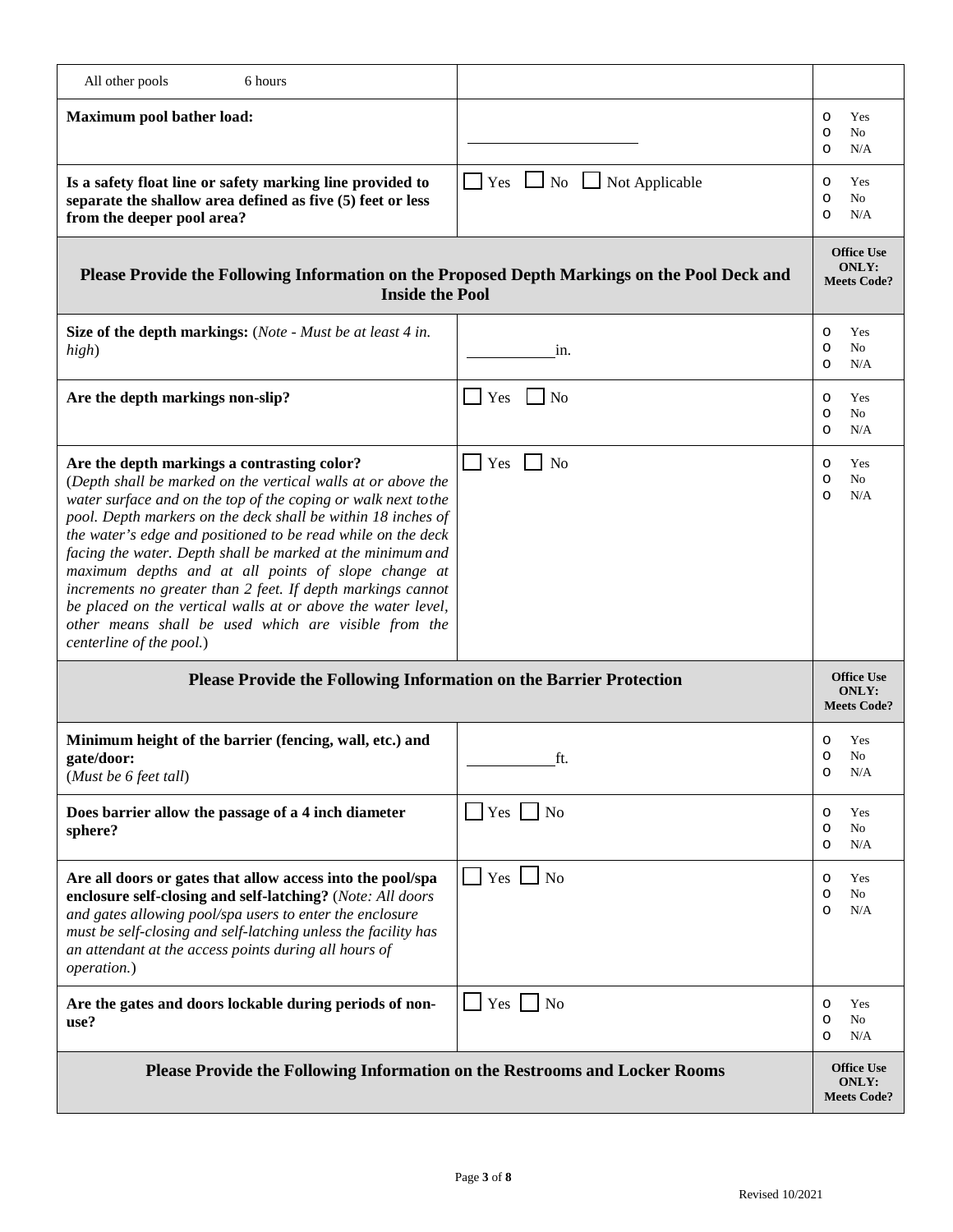| Are the restrooms within 300 feet from<br>the pool/spa?                                                                                                          | $\vert$ Yes $\vert$ No                                    | Yes<br>$\circ$<br>No<br>O<br>N/A<br>O                   |
|------------------------------------------------------------------------------------------------------------------------------------------------------------------|-----------------------------------------------------------|---------------------------------------------------------|
| Are all fixtures including sinks, toilets, urinals, showers,<br>and diaper changing stations in the locker room, shower,<br>and toilet areas shown on the plans? | $\Box$ Yes $\Box$ No                                      | Yes<br>$\circ$<br>No<br>$\circ$<br>N/A<br>$\circ$       |
| Is soap in non-glass dispensers provided at/in sinks and<br>showers?                                                                                             | $\blacksquare$ Yes $\blacksquare$ No                      | Yes<br>$\circ$<br>No<br>O<br>N/A<br>$\circ$             |
| Are single-use towels or hand dryers provided<br>near sinks?                                                                                                     | $\Box$ Yes $\Box$ No                                      | Yes<br>$\circ$<br>No<br>O<br>N/A<br>$\circ$             |
| Is the shower water temperature set to not exceed<br>$120^{\circ}$ F to prevent scalding?                                                                        | Not applicable<br>$\Box$ Yes $\Box$ No                    | Yes<br>$\circ$<br>No<br>O<br>N/A<br>$\circ$             |
| Is one or more drinking fountain present?                                                                                                                        | $Yes$   No                                                | Yes<br>$\circ$<br>No<br>O<br>N/A<br>O                   |
| <b>Please Provide the Following Information on Outlets</b>                                                                                                       |                                                           | <b>Office Use</b><br><b>ONLY:</b><br><b>Meets Code?</b> |
|                                                                                                                                                                  |                                                           |                                                         |
| <b>Main Drain Cover Information:</b><br>Are the main drain covers compliant with ASME A112.19.8<br>and Virginia Graeme Baker Pool and Spa Safety Act?            | $\Box$ Yes $\Box$ No<br>Expiration Date for Drain Covers: | Yes<br>$\circ$<br>No<br>O<br>N/A<br>O                   |
| <b>Manufacturer:</b>                                                                                                                                             |                                                           | Yes<br>$\circ$<br>No<br>O<br>N/A<br>O                   |
| Model #:                                                                                                                                                         |                                                           | Yes<br>$\circ$<br>No<br>O<br>N/A<br>O                   |
| Square inches of opening per drain cover:                                                                                                                        |                                                           | Yes<br>$\circ$<br>No<br>O<br>$\circ$<br>N/A             |
| Are specification sheets provided?                                                                                                                               | $\Box$ Yes $\Box$ No                                      | Yes<br>$\circ$<br>No<br>$\circ$<br>N/A<br>$\circ$       |
| <b>Number of main drains:</b><br>$(Note - Two or more drawings required)$                                                                                        |                                                           | Yes<br>$\circ$<br>No<br>$\circ$<br>N/A<br>$\circ$       |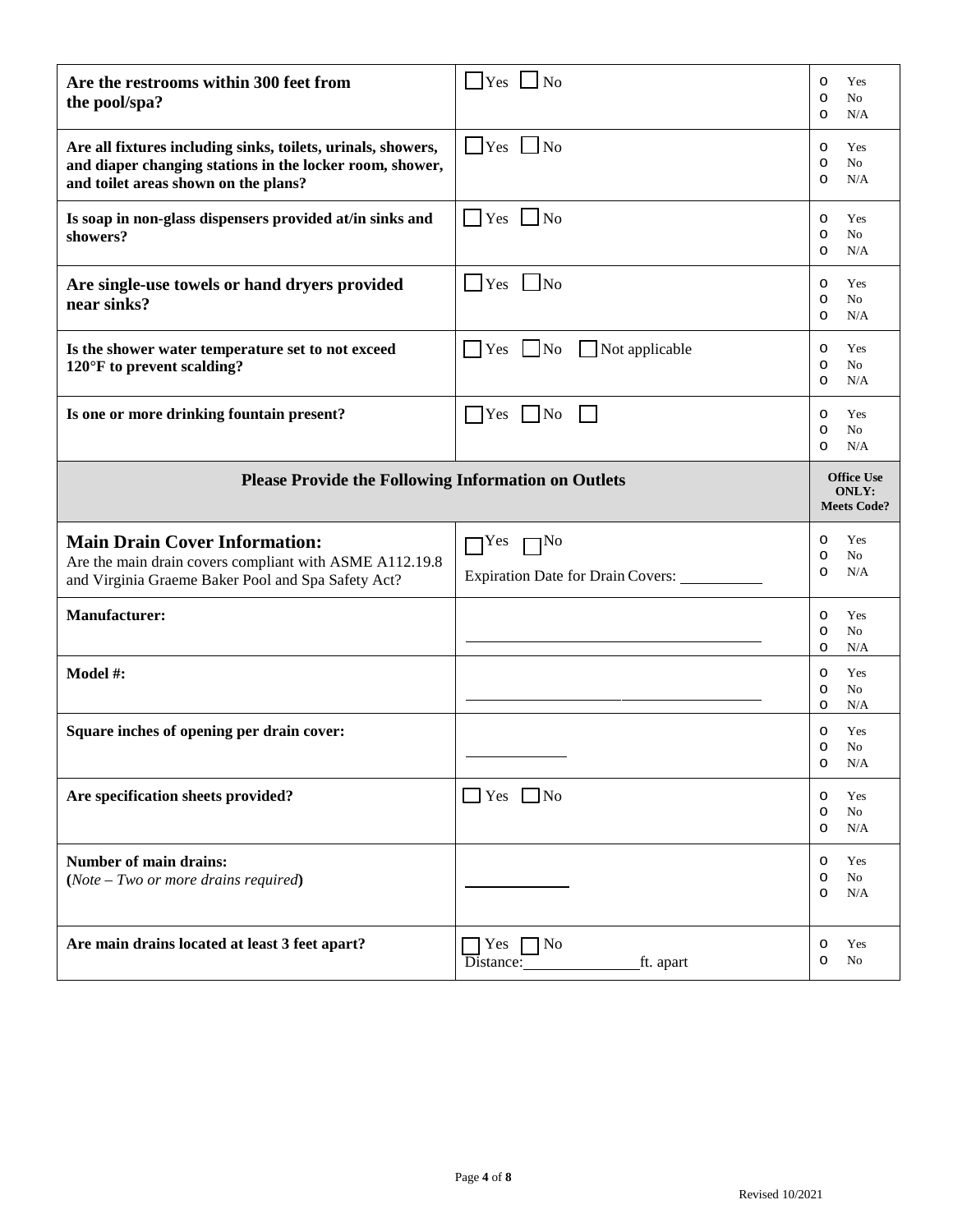|                                                                                                                                                       |                                                                              | N/A<br>$\circ$                                          |
|-------------------------------------------------------------------------------------------------------------------------------------------------------|------------------------------------------------------------------------------|---------------------------------------------------------|
| Are main drains designed so that if one drain is blocked,<br>the remaining main drains are rated to at least 100% of<br>maximum pump flow?            | $\Box$ Yes $\Box$ No Specify: $\_\_\_\_\_\_\_\_\_\_\_\_\_\_\_\_\_\_\_\_\_\_$ | Yes<br>$\circ$<br>No<br>$\circ$<br>N/A<br>$\circ$       |
| Is a proper air gap or backflow prevention device used to<br>prevent a cross connection(s) between the source water<br>and pool water or waste water? | $\Box$ Yes – Specify: $\Box$                                                 | Yes<br>$\circ$<br>No<br>$\circ$<br>N/A<br>$\circ$       |
| Please Provide the Following Information on the Filtration System                                                                                     |                                                                              | <b>Office Use</b><br><b>ONLY:</b><br><b>Meets Code?</b> |
| <b>Filter Information</b>                                                                                                                             |                                                                              |                                                         |
| <b>Manufacturer:</b>                                                                                                                                  |                                                                              | Yes<br>$\circ$<br>No<br>O<br>N/A<br>$\circ$             |
| Model #:                                                                                                                                              |                                                                              | Yes<br>$\circ$<br>No<br>$\circ$<br>N/A<br>$\circ$       |
| Is the filter NSF-Approved?                                                                                                                           | $\Box$ Yes $\Box$ No                                                         | Yes<br>O<br>No<br>O<br>N/A<br>$\circ$                   |
| Type (rapid sand, DE, cartridge, etc.):                                                                                                               |                                                                              | Yes<br>$\circ$<br>No<br>O<br>N/A<br>$\circ$             |
| <b>Square feet of filter area:</b>                                                                                                                    | <u>sq. ft.</u>                                                               | Yes<br>O<br>No<br>O<br>N/A<br>$\circ$                   |
| <b>Number of filters:</b>                                                                                                                             |                                                                              | Yes<br>$\circ$<br>No<br>O<br>N/A<br>O                   |
| Is a flow meter provided?                                                                                                                             | $\Box$ Yes $\Box$ No                                                         | Yes<br>$\circ$<br>No<br>$\circ$<br>N/A<br>$\circ$       |
| Is a sight glass provided?                                                                                                                            | $\Box$ Yes $\Box$ No                                                         | Yes<br>$\circ$<br>No<br>O<br>N/A<br>$\circ$             |
| Please Provide the Following Information on the Disinfection System                                                                                   |                                                                              | <b>Office Use</b><br><b>ONLY:</b><br><b>Meets Code?</b> |
| Type and form of primary disinfectant:                                                                                                                | $\Box$ Chlorine $\Box$ Bromine<br>Solid Duquid DGas                          | Yes<br>$\circ$<br>$\rm No$<br>$\circ$<br>N/A<br>$\circ$ |
| <b>Disinfection feeder:</b>                                                                                                                           |                                                                              | Yes<br>$\circ$<br>$\rm No$<br>$\circ$                   |
|                                                                                                                                                       |                                                                              | N/A<br>$\circ$                                          |
|                                                                                                                                                       | NSF Approved? $\Box$ Yes $\Box$ No                                           |                                                         |
|                                                                                                                                                       |                                                                              | $\circ$                                                 |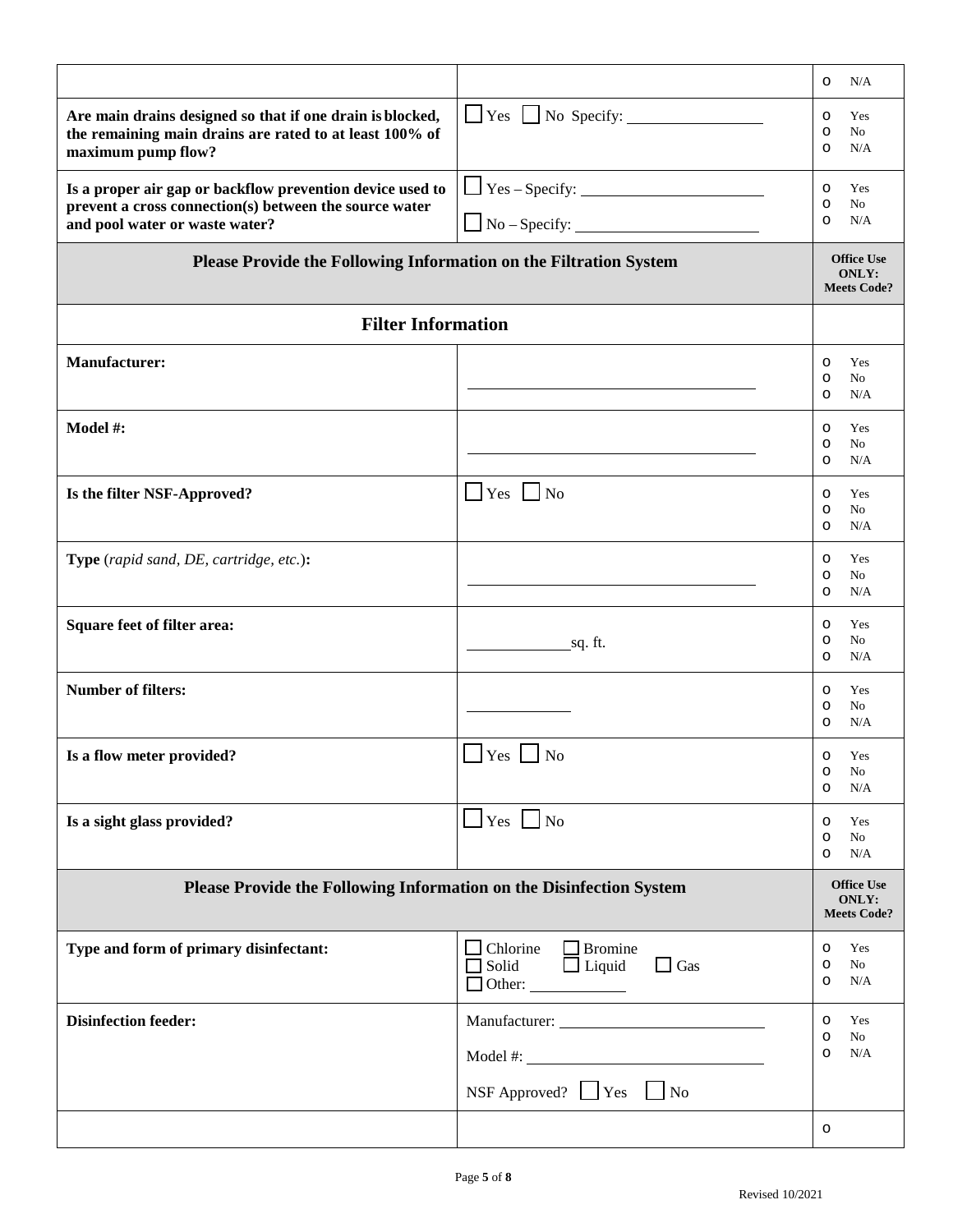| <b>Chemical Feeder:</b>                                                                                                                                                                                                                                                                                                                                                                                                                                                                                                                                              |                          | Yes<br>O<br>N <sub>0</sub><br>$\circ$                   |  |
|----------------------------------------------------------------------------------------------------------------------------------------------------------------------------------------------------------------------------------------------------------------------------------------------------------------------------------------------------------------------------------------------------------------------------------------------------------------------------------------------------------------------------------------------------------------------|--------------------------|---------------------------------------------------------|--|
|                                                                                                                                                                                                                                                                                                                                                                                                                                                                                                                                                                      |                          | N/A<br>$\circ$                                          |  |
| Is a chemical feeder provided to control pH?                                                                                                                                                                                                                                                                                                                                                                                                                                                                                                                         | $\Box$ Yes $\Box$ No     | Yes<br>$\circ$<br>No<br>$\circ$<br>N/A<br>O             |  |
| Is a chemical feeder for caustic soda or CO2?                                                                                                                                                                                                                                                                                                                                                                                                                                                                                                                        | $\Box$ Yes $\Box$ No     | Yes<br>$\circ$<br>No<br>$\circ$<br>N/A<br>O             |  |
| Are chemical and disinfection feeders equipped to<br>automatically shut off when water flow is interrupted?                                                                                                                                                                                                                                                                                                                                                                                                                                                          | $\Box$ Yes $\Box$ No     | Yes<br>O<br>No<br>$\circ$<br>N/A<br>O                   |  |
| Is a separate chemical storage area provided?                                                                                                                                                                                                                                                                                                                                                                                                                                                                                                                        | $\Box$ Yes $\Box$ No     | Yes<br>O<br>$\circ$<br>No<br>N/A<br>$\circ$             |  |
| Is a secondary disinfection method provided?                                                                                                                                                                                                                                                                                                                                                                                                                                                                                                                         | $\Box$ Yes $\Box$ No     | Yes<br>O<br>$\circ$<br>No<br>N/A<br>$\circ$             |  |
| If so, what type of secondary disinfection method?                                                                                                                                                                                                                                                                                                                                                                                                                                                                                                                   | $\Box$ UV Light<br>Ozone | Yes<br>O<br>No<br>$\circ$<br>N/A<br>O                   |  |
| <b>Please Provide the Following Information on Signage</b><br>(All signage must be verbatim as stated in 410 IAC 6-2.1-36.)                                                                                                                                                                                                                                                                                                                                                                                                                                          |                          | <b>Office Use</b><br><b>ONLY:</b><br><b>Meets Code?</b> |  |
|                                                                                                                                                                                                                                                                                                                                                                                                                                                                                                                                                                      |                          |                                                         |  |
| <b>All letters in "DANGER - HAZARDOUS</b><br><b>CHEMICALS"</b><br>must be 4 inches high and posted on<br>or adjacent to the entrances to the pool chemical feed<br>and chemical storage rooms. Will your planned signage<br>meet this requirement?                                                                                                                                                                                                                                                                                                                   | $\sqrt{Y}$ es $\sqrt{N}$ | Yes<br>$\circ$<br>No<br>$\circ$<br>N/A<br>$\circ$       |  |
| Whenever the pool area is open for use and no lifeguard<br>service is provided, warning signs shall be placed in plain<br>view at the entrances & inside the pool area that state in<br>all 4 inch letters "Warning-No Lifeguard on Duty". In<br>addition, the signs shall also state in clearly legible letters<br>at least 2 inches high (all letters), "No Swimming Alone.<br><b>Children Under 14 Years of Age and Non-swimmers</b><br>Shall Not Use the Pool Unless Accompanied by a<br>Responsible Adult." Will your planned signage meet this<br>requirement? | $\Box$ Yes $\Box$ No     | Yes<br>O<br>No<br>$\circ$<br>N/A<br>O                   |  |
| When the pool is not open for use, a sign shall be posted<br>stating in all 4 inch letters "POOL CLOSED". Will your<br>planned signage meet this requirement?                                                                                                                                                                                                                                                                                                                                                                                                        | Yes<br>$\vert$ No        | Yes<br>O<br>No<br>O<br>N/A<br>O                         |  |
| A sign stating in all 4 inch letters "No Diving" shall be<br>posted at non-diving areas and at portions of the pool<br>that are 5 feet deep or less. "No Diving" signs are not<br>required at spas or wading pools. Will your planned<br>signage meet this requirement?                                                                                                                                                                                                                                                                                              | $Yes \tNo$               | Yes<br>O<br>No<br>O<br>N/A<br>$\circ$                   |  |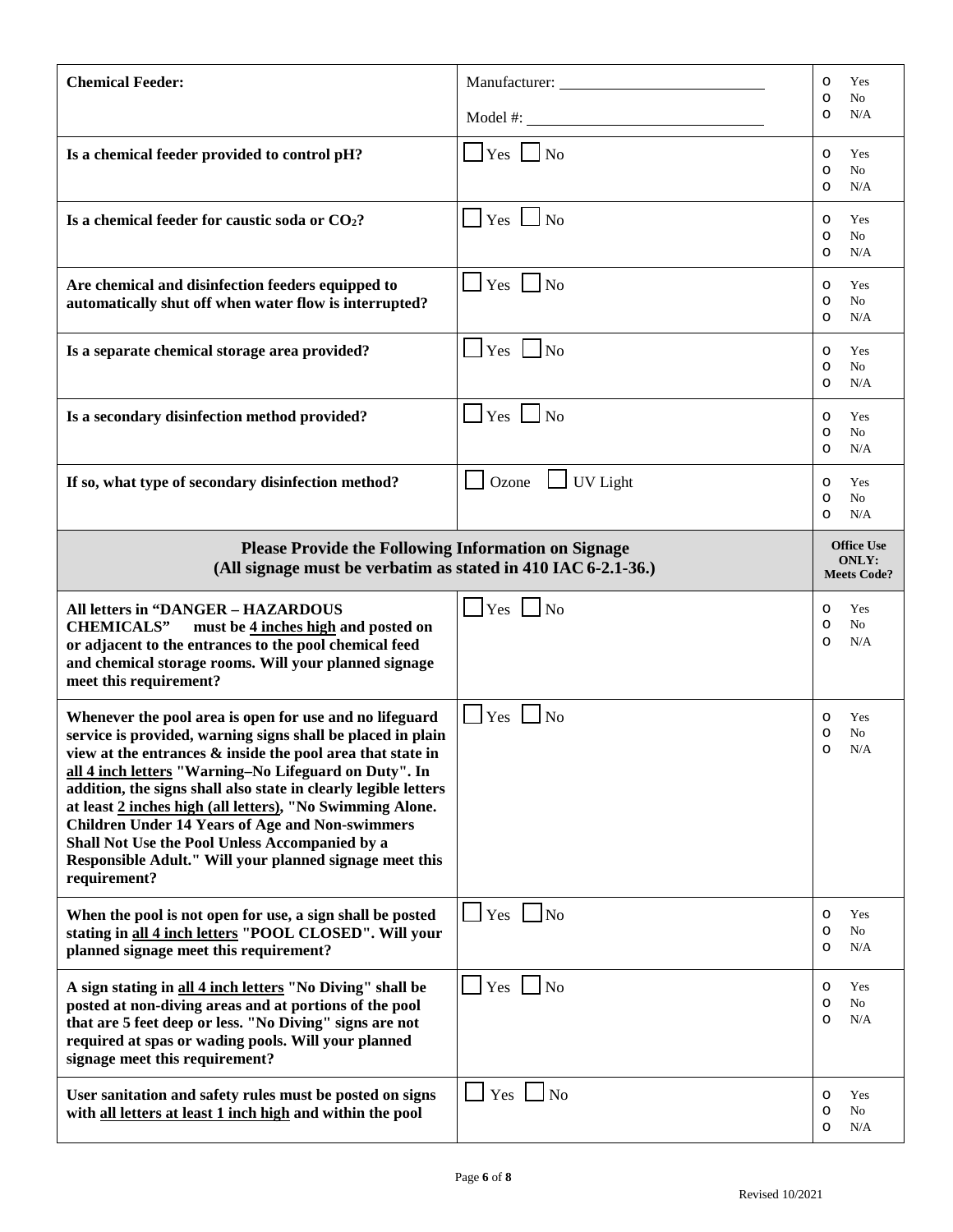| enclosure (see 410 IAC 6-2.1-36 (b) for the exact rules).<br>Will your planned signage meet this requirement?                                                                                                                                                                                            |                         |                                                               |
|----------------------------------------------------------------------------------------------------------------------------------------------------------------------------------------------------------------------------------------------------------------------------------------------------------|-------------------------|---------------------------------------------------------------|
| Spa pool rules (410 IAC 6-2.1-36 (c)) with all letters at<br>least 1 inch high must be added to the user sanitation and<br>safety rules (see 410 IAC 6-2.1-36 (b) for the exact rules).<br>Will your planned signage meet this requirement?                                                              | $\exists$ Yes $\Box$ No | Yes<br>$\circ$<br>N <sub>0</sub><br>$\circ$<br>N/A<br>$\circ$ |
| Pools shall have a sign with all letters at least 1 inch high<br>stating the maximum bather load posted within the pool<br>enclosure. Will your planned signage meet this<br>requirement?                                                                                                                | $\Box$ Yes $\Box$ No    | Yes<br>$\circ$<br>N <sub>o</sub><br>$\circ$<br>N/A<br>$\circ$ |
| Address of aquatic venue must be posted by emergency<br>telephone. Will your planned signage meet this<br>requirement?                                                                                                                                                                                   | $Yes \mid \mid No$      | Yes<br>$\circ$<br>No<br>$\circ$<br>N/A<br>$\circ$             |
| Please Provide the Following Information on Emergency Equipment                                                                                                                                                                                                                                          |                         | <b>Office Use</b><br><b>ONLY:</b><br><b>Meets Code?</b>       |
| Location of emergency telephone:<br>(Per 410 IAC 6-2.1-34(e), the telephone must be located<br>within 200 feet of the pool enclosure and must be available<br>for emergency use whenever the pool is open for use, with<br>the facility location and emergency telephone numbers<br>posted within view.) |                         | Yes<br>O<br>$\circ$<br>No<br>N/A<br>$\circ$                   |
| Location of 24 unit first aid kit and 2 blankets:                                                                                                                                                                                                                                                        |                         | Yes<br>$\circ$<br>No<br>$\circ$<br>N/A<br>$\circ$             |
| For pools with a surface area of 2,000 sq.ft. or more,<br>rescue tube or buoy must be provided for each lifeguard.<br>Will your planned equipment to be provided meet this                                                                                                                               | $\Box$ Yes $\Box$ No    | Yes<br>$\circ$<br>$\circ$<br>No                               |
| requirement?                                                                                                                                                                                                                                                                                             |                         | N/A<br>$\circ$                                                |
| Will a spine board with straps and head immobilizer be<br>provided as required?                                                                                                                                                                                                                          | $\vert$ Yes $\vert$ No  | Yes<br>$\circ$<br>No<br>$\circ$<br>N/A<br>$\circ$             |

*I hereby attest that the information I have provided on the above application is accurate and complete to the best of my knowledge. I also understand and agree to comply that if the plans/specifications for the pools/spas are changed from what I have provided above, I will submit these revisions to the Tippecanoe County Health Department for any needed review/approvals prior to installation.*

Architect/Engineer Signature Stamp